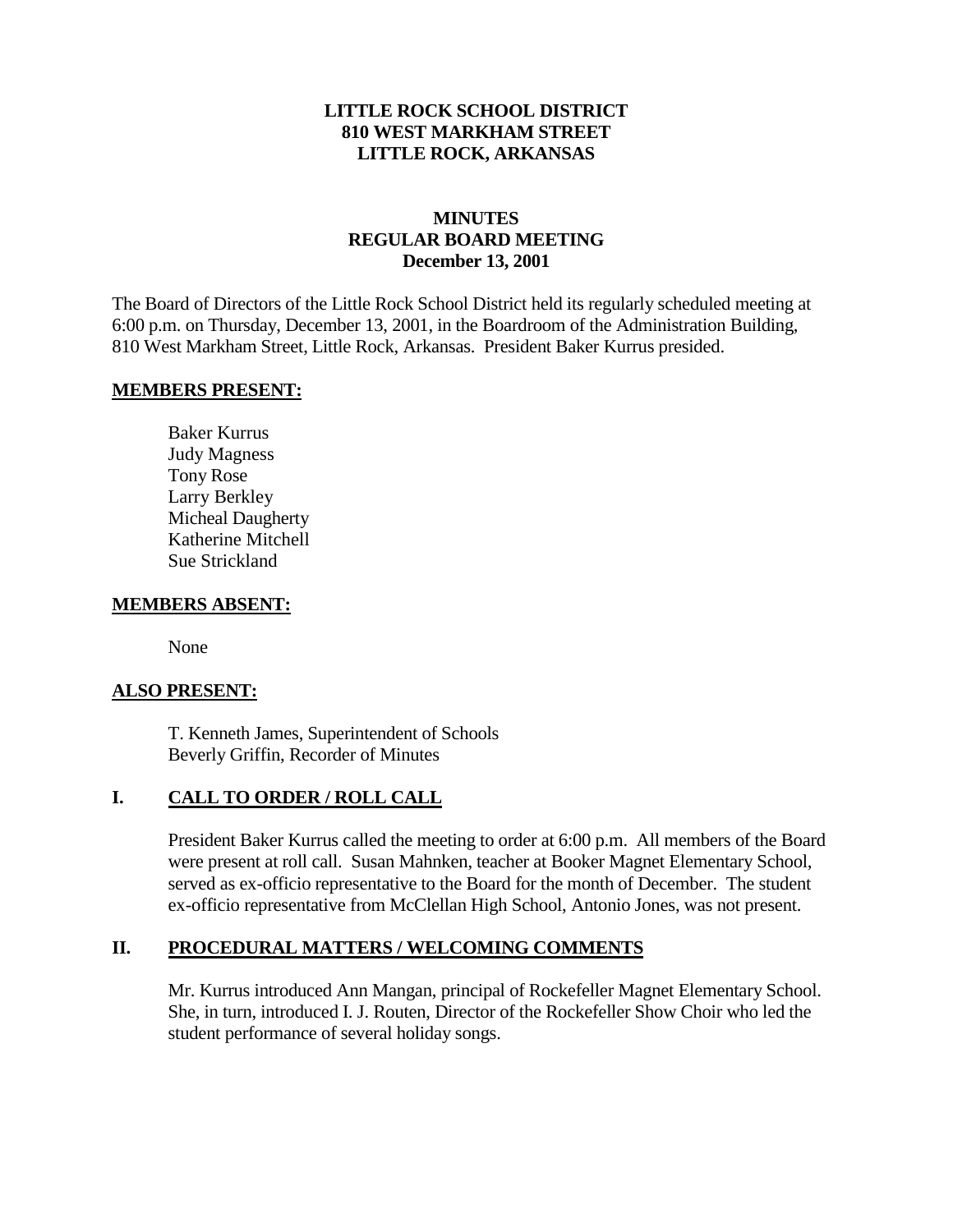### **III. REPORTS/RECOGNITIONS/PUBLIC COMMENTS**

#### **A. Superintendent's Citations**

Dr. James introduced *Karen Carter*, principal of Meadowcliff Elementary School. She invited representatives of Comcast Cable to step forward to receive recognition for their participation in a recent Saturday workday at Meadowcliff. Comcast employees painted, landscaped, did carpentry work, and completed general repairs in and around the school building. Representatives attending the meeting were *Ronnie Colvin, Mike Wilson,* and *Evangeline Parker*. Several Meadowcliff students were also present and delivered personal "thank-you's" to the Comcast employees.

The superintendent recognized members of the J. A. Fair Men's Cross-Country Track Team for winning the AAAA Cross-Country Championship this year. Fair's principal, *Cassandra Norman,* along with *Coaches James Armstrong* and *Kimmie Cleveland* were present and they introduced student members of the team: *Quincy Googe, Jesse Evans, Thomas Bishop, Brandon Gilmore, Markita Smith, Kenneth Cooney,* and *Brett Brown*. *Linda Brown*, parent of one of the students, received a special note of appreciation for her volunteer efforts on behalf of the team.

*Laurie Wilson*, student at Parkview Magnet High School, created the artwork that was selected for the District's 2001 holiday card. Laurie and her parents were present and received a signed and framed copy of the card. The original artwork will hang in the District's administration building.

*Katherine Wright Knight* and *Lou Ethel Nauden* were recognized for achieving National Board Certification from the National Board for Professional Teaching Standards. This certification program involves a rigorous process and indicates that they have achieved the pinnacle of their profession. Ms. Knight and Ms. Nauden are the first in the Central Arkansas area to achieve this goal and they were applauded for their dedication and exemplary classroom performance.

The Arkansas Council on Economic Education named *Marie McNeal,* Director of the LRSD Social Studies Department, Economics America Coordinator of the Year. She was selected from a pool of 114 coordinators across the state.

*Paulette Martin,* Director of Adult Education, was asked to stand and be recognized as the newly elected President of the Arkansas Association of Administrators of Adult Education. She will serve a two-year term in this post, and as president she will serve on the State Advisory Council for Adult Education.

The final citation was presented to *SusanMahnken*, teacher ex officio representative to the Board for the month of December.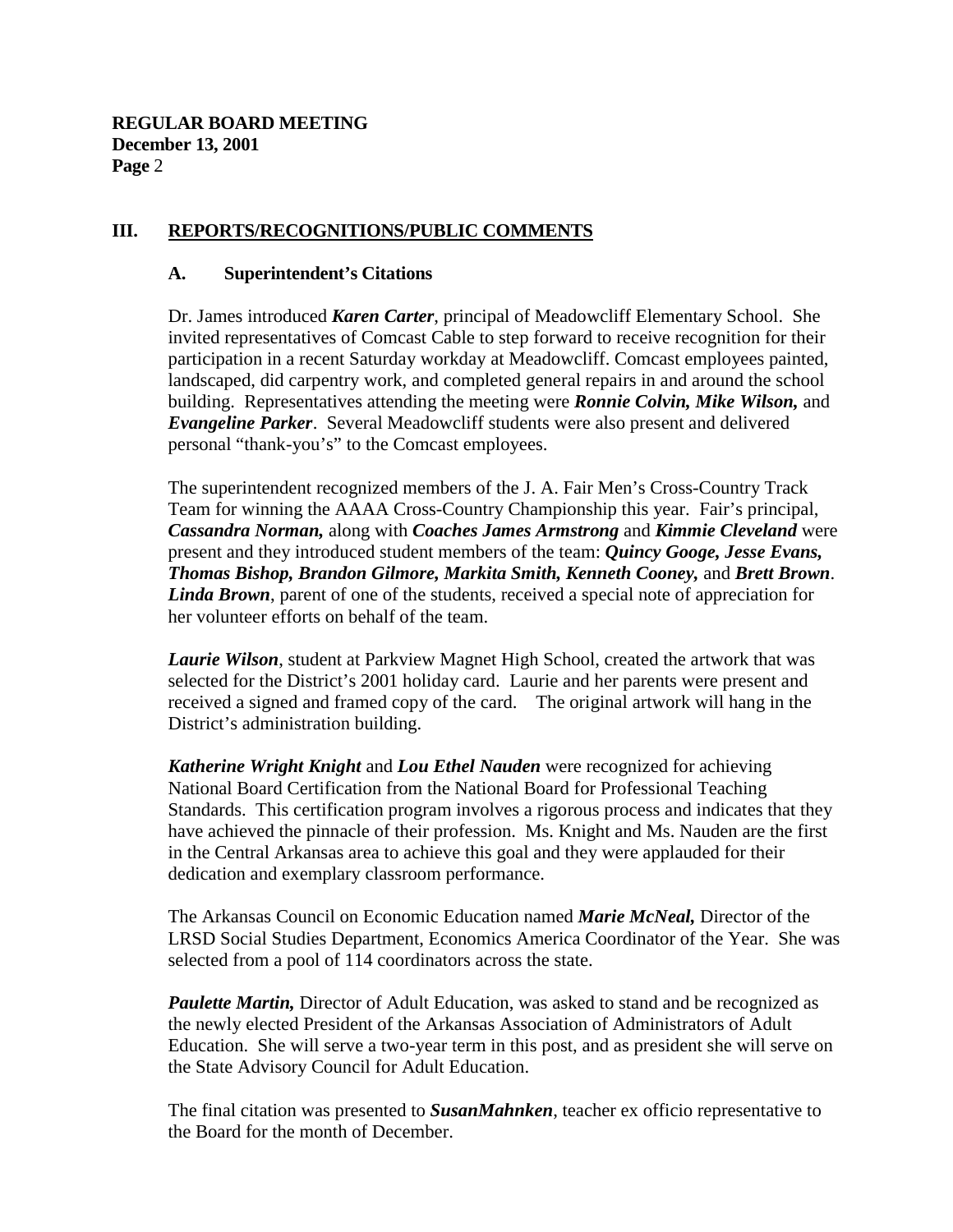### **B. Partners in Education: New Partnerships**

**Debbie Milam** presented certificates in recognition of a new business / school partnership. Dr. Mitchell made a motion to accept the new partnership, Mr. Rose seconded the motion, and it **carried unanimously**.

The newly established partnership was:

**Hall High School**, represented by *Principal Vernon Smith*, in partnership with  **City of Little Rock Department of Parks & Recreation**

### **C. Remarks from Citizens**

*Jacquelyn Bearden*, president of the Dodd Elementary School PTA, appealed to the Board for reconsideration of closing that school. She pointed out that closing the school would jeopardize several school improvement grants and she stressed the satisfaction of Dodd parents with the small classroom structure. She noted that the enrollment is racially balanced by students within the attendance zone.

*Diane Krippendorf,* also a representative of the Dodd area, stated that the Board may not realize that their neighborhood is not "stagnant" and that the area's population will grow over the next few years with the completion of a housing development currently under construction. She complimented the teachers at Dodd on their commitment to and nurturing of Dodd students.

*Jerry Peters* addressed the Board on behalf of Badgett Elementary School. He is the Director of Webster University, which is Partner-in-Education with Badgett. He asked the Board to consider options other than closing small schools to salvage the District's budget.

*Kim Dunahay,* president of the Badgett Elementary School PTA, echoed Dr. Peters' comments and stated that in a small school, the teachers take a more personal approach to the students because they know older siblings, parents, and even grandparents. At Badgett, generations within a family have attended and school activities are like big family reunions.

*Cheryl Carroll-Stewart* attended school at Dodd, and has a student attending there now. She has two younger children who will attend Dodd in a few years and she stressed the importance of the security available in a small school environment. Her daughter, Kirsten Carroll, wrote a letter to the Board, which was read by Ms. Carroll-Stewart.

*Twanna Nooner*, Dodd Elementary parent, repeated the comments expressed by previous speakers. She stated that the teachers at Dodd take the extra time to find individual ways to reach the students and that this type of learning cannot take place in a large school environment.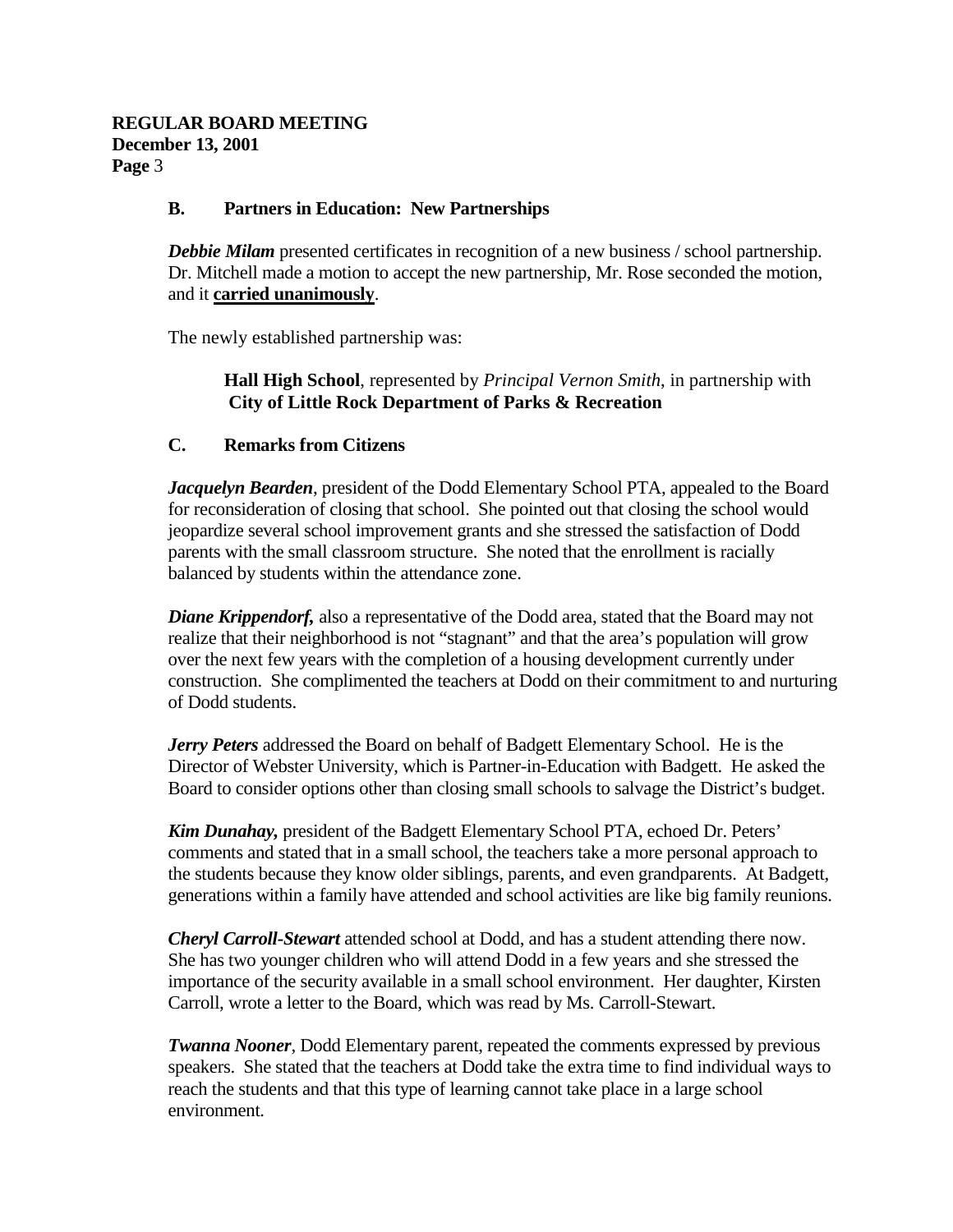### **C. Little Rock Classroom Teachers Association**

Frank Martin spoke to the Board regarding the grievance hearings held after the last Board meeting. He noted that the Board upheld the recommendation to terminate two teachers even though he felt that their contract rights were clearly violated. He urged the Board to take a hard look at the business of school fundraisers and ensure that proper training and procedures are in place and that the contract agreement is enforced.

### **D. Joshua Intervenors**

No report.

# **IV. REPORTS AND COMMUNICATIONS**

### **A. Remarks from Board Members**

*Mr. Berkley* expressed appreciation to Katherine Knight and Lou Ethel Nauden for their dedication to teaching as evidenced by achievement of National Board Certification. *Mr. Rose* repeated this recognition and noted that our teachers are the key to what we are trying to accomplish daily in our schools.

*Ms. Magness* thanked parents and community members for attending the Board meeting to speak in support of their schools. She stated that she hoped they would try to understand that the Board has some very difficult decisions to make and that they would be looking at a range of options for reducing the District's overall budget. She also noted that the LRSD is a non-profit and that donations are accepted and tax-deductible.

*Dr. Mitchell* expressed appreciation to everyone who works hard every day to provide educational experiences to our students. She wished the audience a merry Christmas and a prosperous New Year.

*Dr. Daugherty* noted appreciation for the people who do the "little things" to make a positive difference in the daily lives of our students.

*Mr. Kurrus* thanked everyone who came to speak before the Board. He stated that the Board has a very difficult job and a serious responsibility to do the best they can for all the kids who attend our schools. He said that he knows each member of the Board shares his concern when they are faced with these tough decisions.

# **B. Internal Auditors Report**

*Mr. Becker* was present to review the report provided in the Board's agenda. He also presented a detailed report and review of Sharefest 2001 activities. The Board expressed gratitude and appreciation to the volunteers who coordinated Sharefest.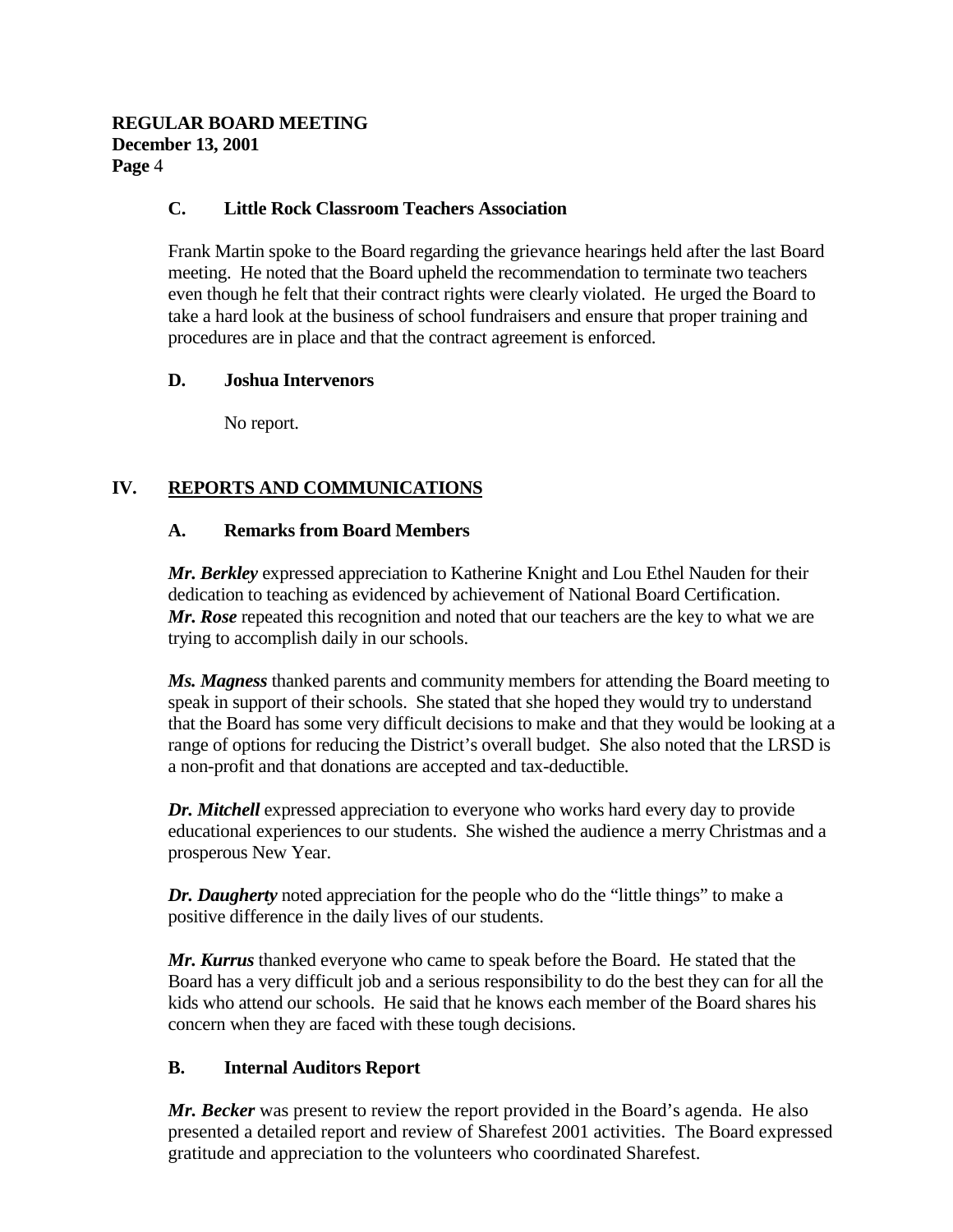### **C. Desegregation Update**

*Mr. Babbs* briefly greeted the Board and introduced *Chris Heller* to review and discuss current activity and events surrounding the court hearings that were held the previous week. Mr. Heller reminded the Board that we presented evidence in the case to the Judge last November on student discipline and assessment. At the next scheduled hearing we are to present additional information on compliance in the areas of 1) student achievement; 2) advanced placement course assignments; 3) guidance and counseling programs; and 4) extracurricular activities. Mr. Heller predicted that once our documentation is presented for review, the Judge will schedule additional hearings before the end of February.

*Mr. Babbs* reminded the Board of upcoming activities within the Student Registration office: open houses are scheduled during January; open enrollment for new students, kindergarten, magnet applications and transfer requests begins the end of January and runs through the first week of February. He noted that the North Little Rock and Pulaski County School Districts have elected to change their process for application to the magnet schools to the same lottery system that the LRSD has been using. This should allow for a fairer means to access the magnet programs by students in those districts.

# **D. Budget Update**

Dr. James provided a summary report of budgetary considerations related to the possibility of closing several schools. As a result of statewide reductions in school funding, he anticipates that the LRSD will lose approximately \$2.3 million in revenue this year, and the governor has indicated further shortages may result in loss of additional funding within the next year.

The proposal presented would close elementary schools with enrollment below 200 students - - Badgett Elementary, the Badgett Charter Program and Dodd Elementary. Student assignment options were provided for review and consideration and the Board members were asked to review the data and provide the Superintendent and administrative staff with direction and comments.

Dr. Stewart reviewed the spreadsheet and summary analysis of savings projections related to these closings and other budget reduction items. Dr. Lesley reviewed the academic profile section of the summary report provided.

#### *The Board took a brief recess at 7:55 and reconvened at 8:07 p.m.*

Dr. James commented on the importance of discussing all possible options between now and the January board meeting. He noted that we continually strive to be good stewards of our public funds, but that the current situation was escalated by the Governor's announcement of loss of state revenue that we had anticipated and projected into our current year operating budget. Enrollment data will be evaluated fully and other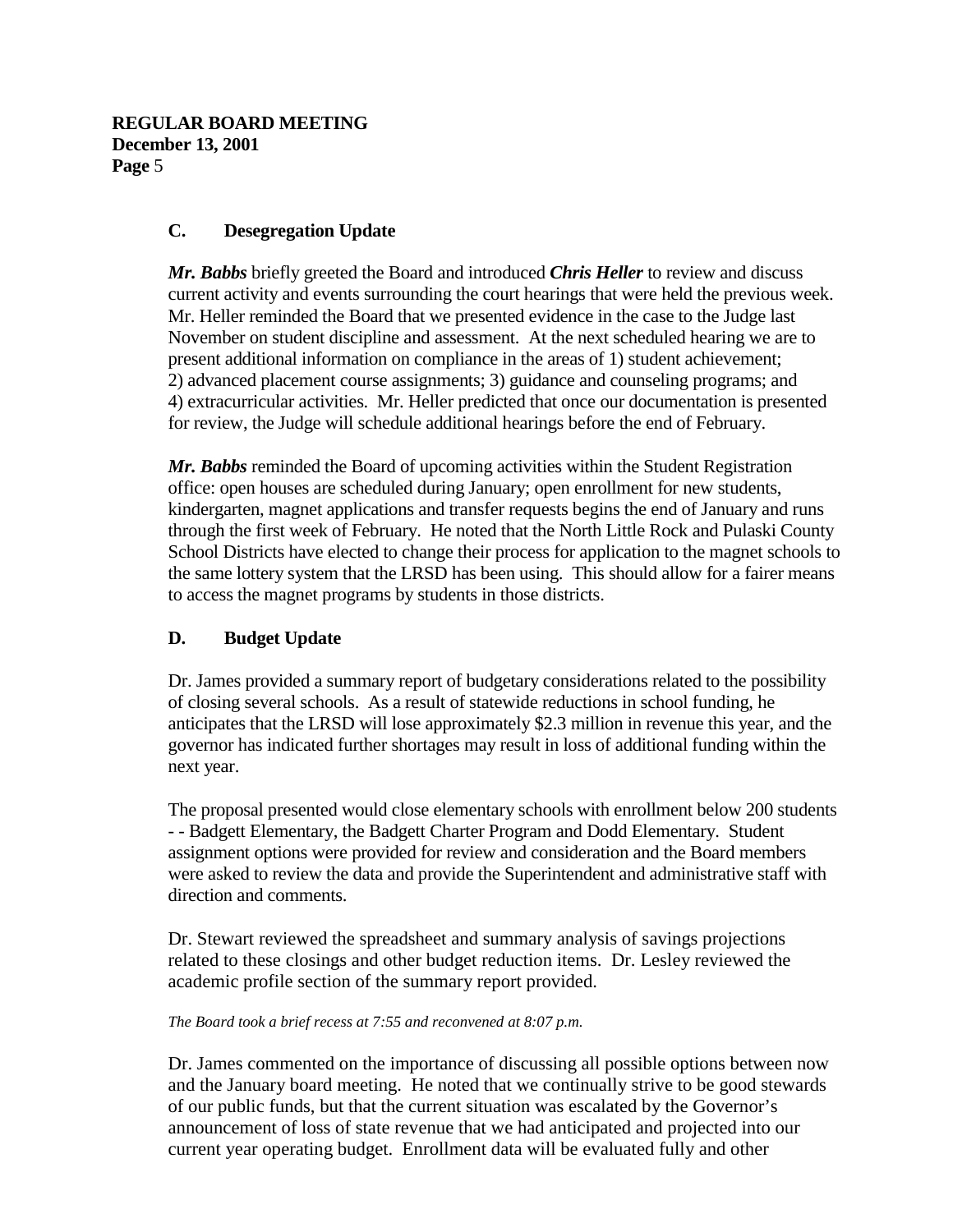budgetary items will be reviewed in addition to the possibility of closing one or more schools.

Board members requested additional information including a report of other areas where reductions in funding could be accomplished if they choose not to close a school and calculations of salary and benefit increases that are already agreed and committed by contract negotiations. In addition, Ms. Magness asked that the administration provide data for Fair Park Elementary similar to that provided for Badgett and Dodd. She noted that Fair Park also has low enrollment and has been reviewed for closure in the past. Mr. Berkley asked for an impact statement to indicate the District's financial condition if the Board does not close any schools and Dr. Daugherty noted that he would be most interested in reviewing scenarios that do not include closing schools.

Dr. Mitchell reminded the audience that since we do not have any control over the state's decision to cut our funding, we must review all spending and see what we can do to operate efficiently with the amount of money we receive. She said the Board realized their responsibility to look at all areas where we can decrease spending, and that no one enjoys having to make the hard decisions to close schools, reduce staffing, or eliminate programs. She stated that they would try to do whatever is necessary and in the best interest of the total District.

Ms. Strickland echoed Dr. Mitchell's comments and said that she wished there were other alternatives to closing schools. She stated that the Board knows this is a sensitive issue for parents and that the Board will try to work together to save money wherever possible and make sure that we are spending our money wisely.

The Board discussed several options for further analysis including: the impact of reassessment and tax collections on revenue projections; recruitment efforts to increase enrollment and the possibility of building a school in west Little Rock; administrative reductions and reductions in staffing and programs at the IRC; reductions in legal fees and the cost associated with our portion of operating the Office of Desegregation Monitoring when we are released from federal court supervision.

Additional information will be provided for the Board's review prior to the January board agenda meeting. Dr. James reminded the board that it will be necessary to act quickly on any school closing decisions as letters will need to go out to parents of students who would be affected and reassigned.

# **E. Construction Report: Proposed Bond Projects**

Mr. Goodman's construction report was printed in the Board's agenda and Doug Eaton was present to review progress at Mann Magnet School. Board members expressed appreciation for the format of the construction report and were especially pleased to see the list of completed projects is growing each month.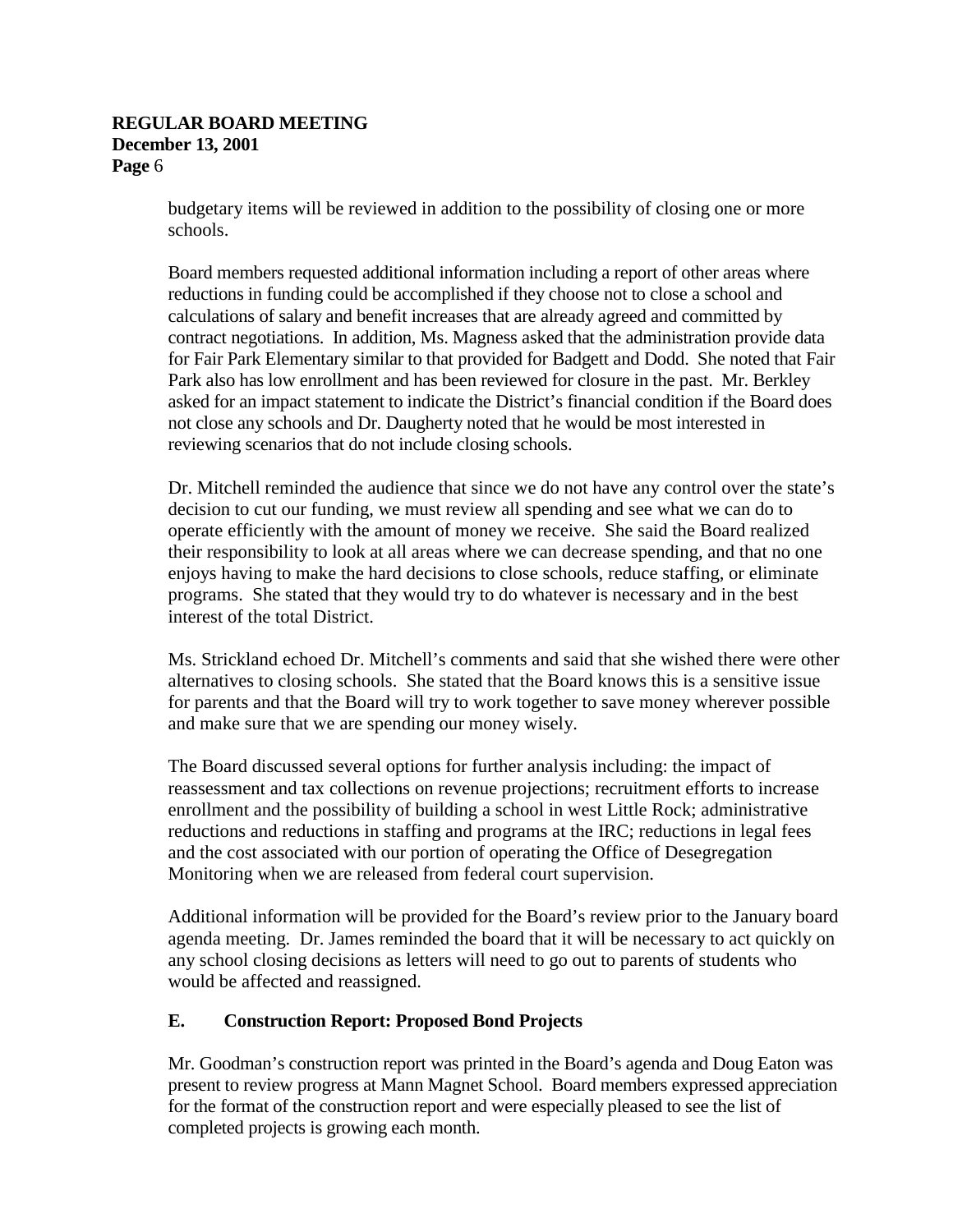*Ms. Strickland left the meeting at 9:00 p.m.*

### **F. Technology Update**

Ms. Neal provided a report for the Board's review. She introduced John Ruffins, Director of Information Services, and Sharon Dowdy, the EDS consultant who has worked with the District on Technology projects. Construction on the technology room is nearing completion and equipment is being installed at this time. Ms. Neal noted that twenty-one sites have been connected to the Wide Area Network; all sites should be connected by September 2002. Programming for the new telephone system is underway; the administration building should be on the new phone system in February 2002, with all installations completed by October 2002. Once this project is complete, every classroom will have a telephone and voice mail will be provided for every employee. Each classroom will have at least one computer and staff development and training will be continued.

In addition, Ms. Neal reported that the year-five application for e-rate funding is due by January 17. This year's application will request funding for the Wide Area Network, phone system service and maintenance, network electronics, and engineering and installation of network systems.

# **V. APPROVAL OF ROUTINE MATTERS**

### **A. Minutes**

Minutes from the regular meeting of the Board of Directors held on November 15 and from a special meeting held on December 6 were presented for review and approval. Ms. Magness made a motion to approve the minutes as presented. Mr. Berkley seconded the motion and it **carried unanimously**.

# **VI. INSTRUCTIONAL SERVICES DIVISION**

### **A. Program Evaluation for Extended Year Schools**

Frances Jones presented a summary evaluation report on the first year of operation for the three extended year schools: Mabelvale, Stephens, and Woodruff. Ms. Jones highlighted key aspects and expectations for extended year schools, and provided a comparison of achievement test scores, reading assessment results, disciplinary sanctions, cost of operations, perceptual surveys, and teacher expectations and behavior.

Ms. Jones also noted that five additional schools are considering the extended year calendar by surveying parents, talking with the students and staff, and gathering input for consideration. Additional information will be provided to the Board as soon as the administration has a recommendation for expanding the number of extended year schools. It was noted that one middle school, Henderson, has given serious consideration to the extended year calendar.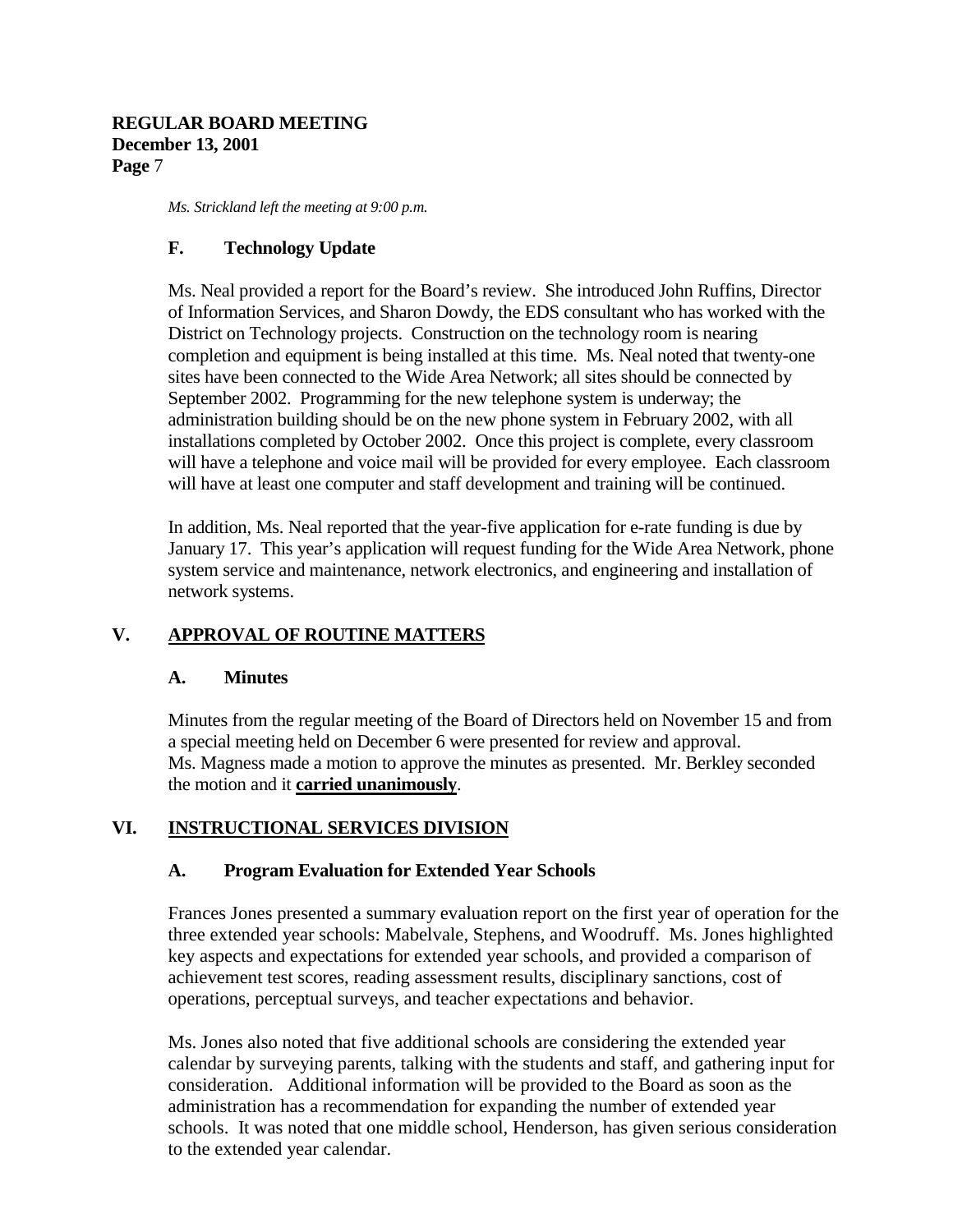### **VII. ADMINISTRATIVE SERVICES DIVISION**

#### **A. Personnel Changes**

Personnel items were presented as a part of the Board's agenda and the administration recommended Board approval. Dr. Mitchell made a motion to approve the personnel changes as presented. Ms. Magness seconded the motion and it **carried unanimously**.

### **VIII. BUSINESS SERVICES DIVISION**

#### **A. Donations of Property**

The Board was asked to approve acceptance of recent donations to the District. Dr. Mitchell made a motion to graciously accept the donations and Mr. Rose seconded the motion. The motion **carried unanimously.** Dr. Mitchell read the list of items as noted in the following chart:

| <b>SCHOOL/DEPARTMENT</b> | <b>ITEM</b>                                                                                                   | <b>DONOR</b>                              |
|--------------------------|---------------------------------------------------------------------------------------------------------------|-------------------------------------------|
| Fair High School         | \$565.00 to drill team for purchase of new<br>uniforms                                                        | Baptist Hospital / 3-B night staff nurses |
|                          | \$100.00 for purchase of cross-country<br>team championship rings                                             | John Kelley                               |
|                          | \$150.00 for purchase of cross-country<br>team championship rings                                             | Glen Eskola                               |
|                          | \$150.00 for purchase of cross-country<br>team championship rings                                             | Charles Ripley / Court of Dreams, Inc.    |
|                          | \$75.00 for purchase of cross-country team<br>championship rings                                              | Jessie Gatewood                           |
|                          | \$150.00 for purchase of cross-country<br>team championship rings                                             | Rosie Bryant                              |
|                          | \$200.00 for purchase of cross-country<br>team championship rings                                             | Deloris Armstrong                         |
|                          | \$400.00 for purchase of cross-country<br>team championship rings                                             | Golden Eagle of Arkansas                  |
| Geyer Spring Elementary  | \$500.00 grant to be used for purchase of<br>plants, shrubs, flowers and items to<br>beautify school grounds. | Wal-Mart Store #124                       |
| McClellan High School    | \$5,000.00 cash to the boys basketball<br>program                                                             | Chris Akins                               |
|                          | \$1,000.00 cash to the boys basketball<br>program                                                             | <b>Wal-Mart Foundation</b>                |

#### **DONATIONS**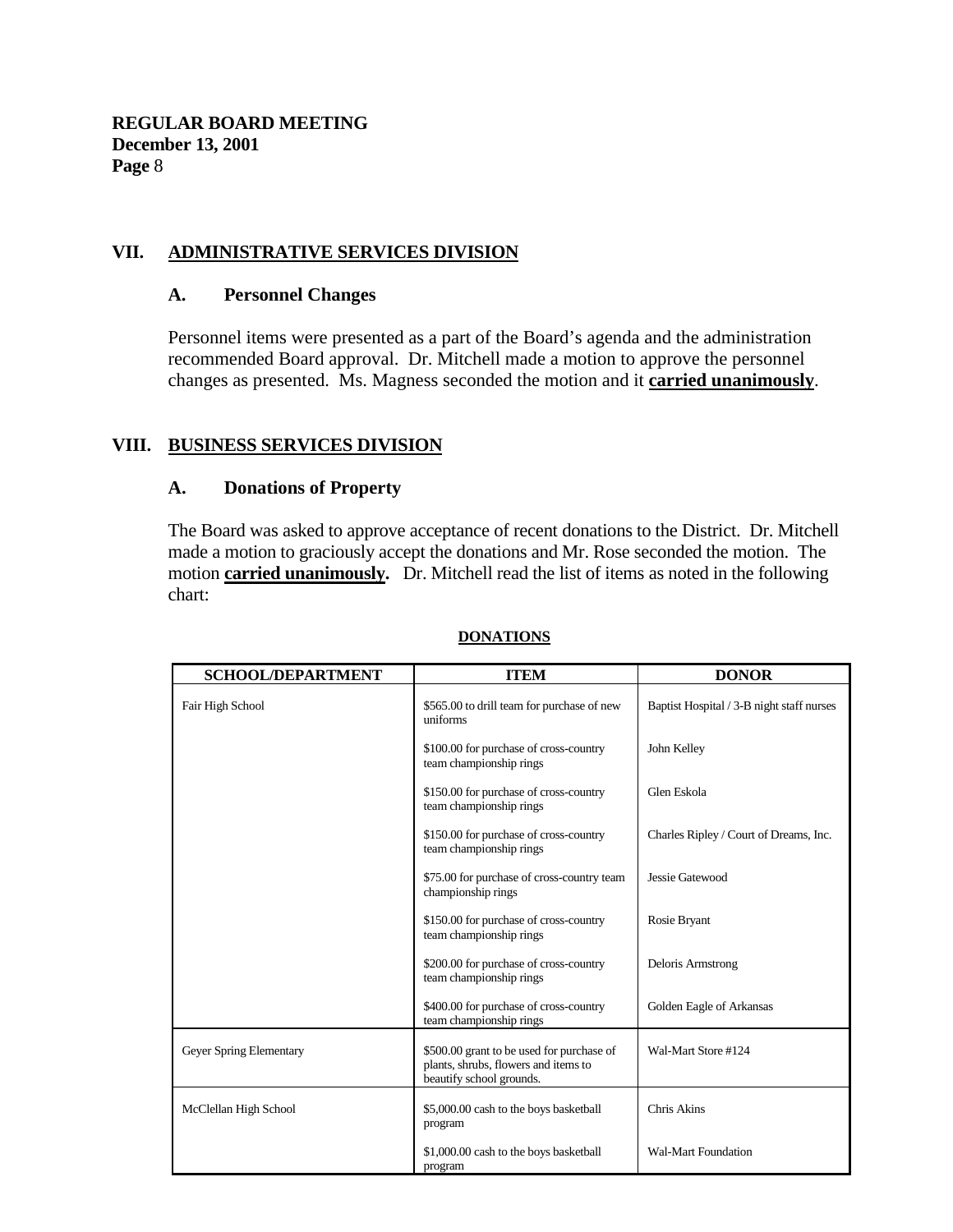#### **DONATIONS** (continued)

| <b>SCHOOL/DEPARTMENT</b>      | ITEM                                                                                                                   | <b>DONOR</b>                                                                                 |
|-------------------------------|------------------------------------------------------------------------------------------------------------------------|----------------------------------------------------------------------------------------------|
| Parkview Magnet High School   | 20 athletic bags, 20 warm-up suits, 20<br>pairs of shoes, total value \$3,500.00                                       | Chris Rivers / Adidas America                                                                |
| Pulaski Heights Middle School | HP Laserjet 3D printer valued at \$250.00<br>\$1,000.00 for purchase of books for<br><b>Accelerated Reader Program</b> | Poe Travel / Pam Villines<br><b>IBM Funds for Community Service</b><br>Program / Jim Pacheco |
| Little Rock School District   | Eight months of Internet Access Services<br>valued at approximately \$49,440.00                                        | Alltel Communications, Inc.                                                                  |

#### **B. Financials**

Mark Milhollen was present to review the financial reports printed in the Board's agenda and to respond to any questions. Ms. Magness moved to approve the reports as printed. Mr. Berkley seconded the motion and it **carried unanimously**.

### **IX. SCHOOL SERVICES DIVISION**

### **A. FOCUS Centre of Learning, Inc. - - Proposed Charter School**

The District received a proposal from Mr. Leroy McClure, Jr., CEO of the FOCUS Centre of Learning, Inc., based in Dallas, Texas. This agency has submitted an application to the State of Arkansas for permission to operate an open-enrollment charter school in Conway, Arkansas. Their target enrollment is 7,750 students by the year 2004-05, drawing students in grades K – 6 from Conway, Mayflower, Vilonia, Guy-Perkins, Mt. Vernon-Enola, Little Rock, North Little Rock and Pulaski County.

It was noted that this organization did not file their application within the established time frame, nor did they hold any public hearings as required by Arkansas statute. The Superintendent expressed doubt as to whether the State would accept the proposal at this time, but he felt it was important for the Board to formally go on record as opposed to this charter school. Dr. Mitchell made a motion to accept the Superintendent's recommendation to submit a letter of objection to the State. Mr. Rose seconded the motion, and it **carried unanimously**.

### **X. DISTRICT OPERATIONS**

- **A. Request for Easement: Wilson Elementary School**
- **B. Dedication Right-of-Way: Watson Elementary School**